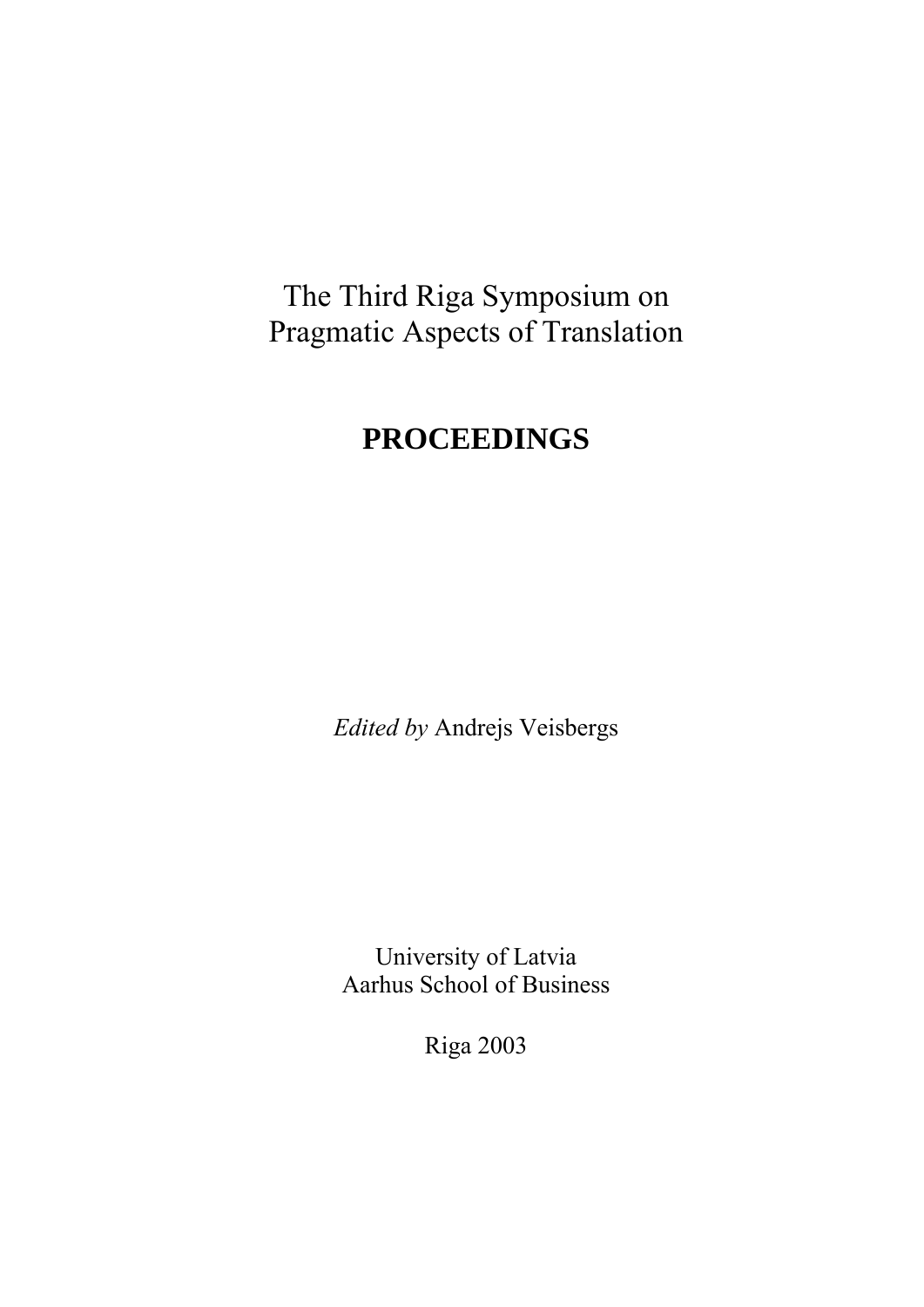The Third Riga Symposium on Pragmatic Aspects of Translation was held at the University of Latvia on November 1-2, 2002. It hosted scholars from various institutions of Denmark, Estonia, Finland, Lithuania, Belgium and Latvia as well as representatives of several international organizations. The Symposium carried on the tradition of broad international discussion of translatology and related problems.

The Symposium was organized within the framework of the cooperation programme between Aarhus School of Business and the University of Latvia started in 2001.

The papers delivered at the symposium addressed a wide range of translation and interpreting related issues, including linguistic, historical, cultural, sociolinguistic, terminological, methodological and lexicographical aspects.

Acknowledgements: The editors wish to thank the authors and all participants for their contribution as well as the Aarhus School of business and the Royal Danish Ministry of Foreign Affairs for financing this edition.

© University of Latvia Aarhus School of Business ISBN 9984-30-049-8 Published by SIA "JUMI"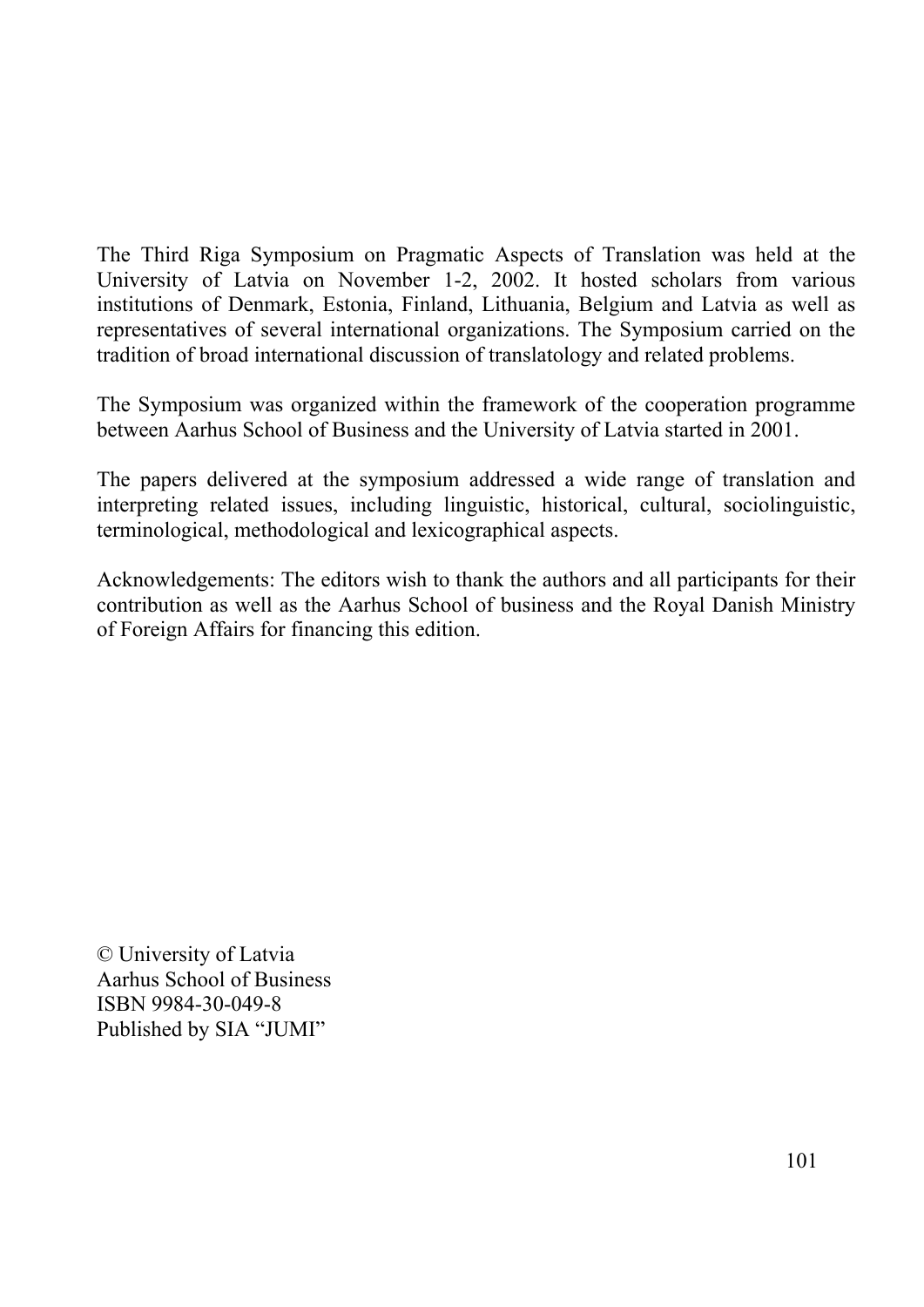## **TRANSLATION OF TERMINOLOGY: WHY KILL THE METAPHOR?**

This paper explores the issue of the translation of metaphorical terms, which is directly connected with the significance of metaphor in thinking, language and cognition. What role do metaphors play in science and terminology? Why do metaphors appear in terms? The reasons are cognitive. The pragmatic difficulty, however, lies in the translator's choice: to preserve the metaphor or not to preserve it in the term in the TL (in this case in Latvian).

Metaphor in translation has not been widely researched and it still remains a challenging and a controversial area. There are a number of factors, which make the translation of metaphorical terms difficult. Among them are the complex nature of figurative language, the traditional concept of a term and the patterns of thought and culture in the TL.

#### A. The complexity of figurative language

The question of metaphors in terms is part of a wider issue of the function of figurative language in thought formulation and expression. Research in psycholinguistics and cognitive linguistics has made great advances over the last three decades. It has proved that metaphor is pervasive in thought and language. There is nothing in language that has not been in thought. Metaphor is part of everyday speech that affects the ways people perceive, think and speak (see Lakoff and Johnson 1980; Lakoff and Turner 1989; Gibbs [1994] 1999; Steen 1994; Kövacses 2002 and others). It is a tendency of the human mind to create metaphor and to use it.

Findings of cognitive research show that language is a direct and natural reflection of the way people think, reason and imagine. Metaphorical language reflects figurative thought, which is a fundamental characteristic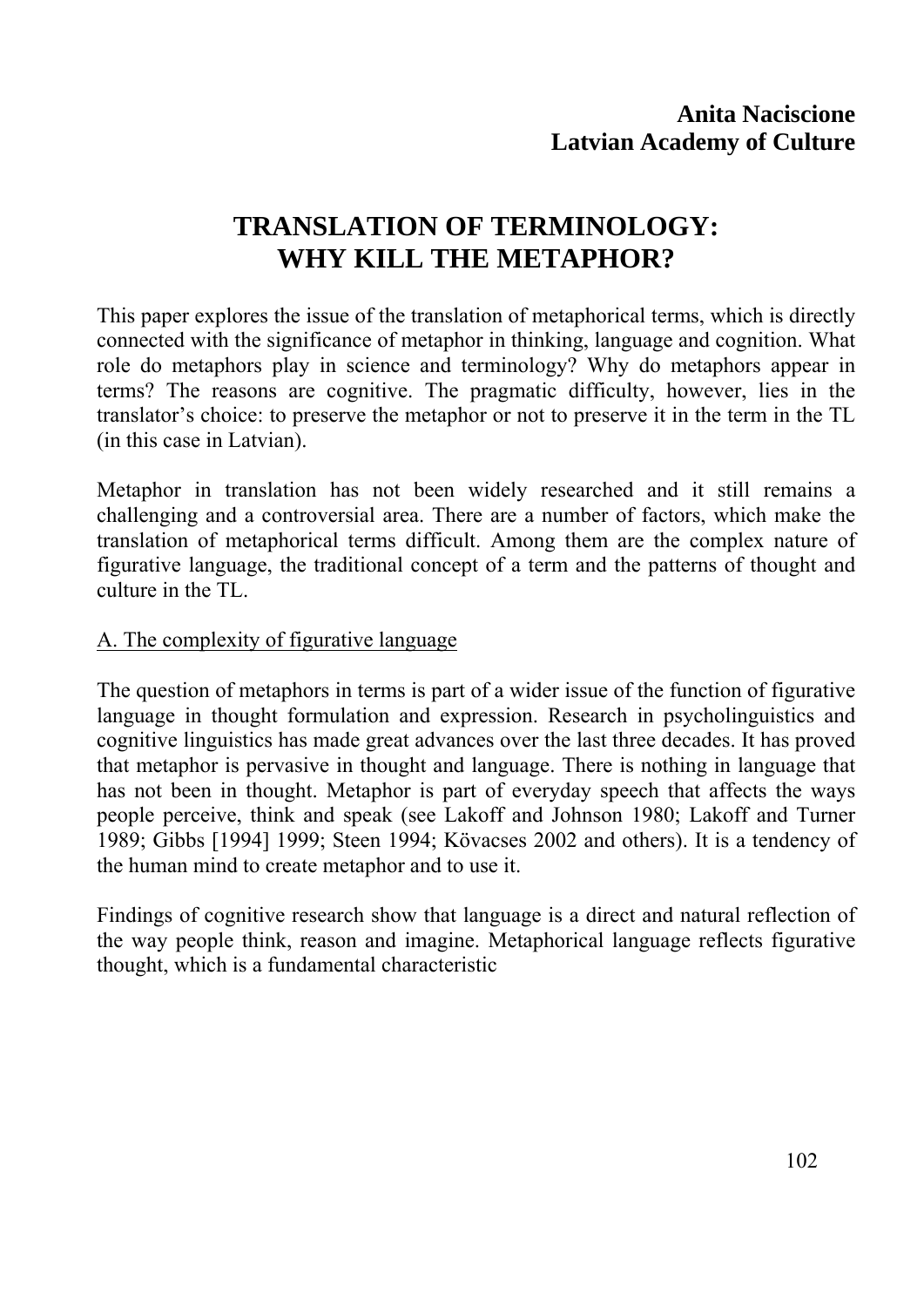of the human mind (see Gibbs [1994] 1999: 17). Metaphor is not in a word or words, it is in thinking. Metaphor is the main mechanism through which we understand abstract thought and perform abstract reasoning, which means it is a major technique for reasoning. In other words, cognitive research has revealed that metaphor is something we think with and it is pervasive in the way we think. We are influenced by metaphor more than we realise.

There is a close link between the figurative nature of thought and the regular use of language. The ability to create metaphors is a feature of the human mind. Research in cognitive archaeology and anthropology reveals that it is this capacity that really created *Homo sapiens* and human culture (see Mithen 1999). The capacity for metaphorical thought proved to be the defining feature in human evolution. Mithen comes to the conclusion that the ability to use metaphor is an advantage of *Homo sapiens* over the ancient ancestors who could use tools but lacked the ability to think metaphorically.

Metaphor is a tool of abstract thinking, at the same time abstraction is one of the features of figurative meaning. Metaphorical imagination helps to frame ideas. Hence the importance of metaphor in terminology as many terms denote abstract entities. There is no practical alternative to metaphor when people think about abstract domains, which are complex or subtle. On the other hand, metaphorical meaning serves to understand the process of generalisation of particular instances as "metaphors provide a general mechanism for understanding the general in terms of the specific" (Gibbs [1994] 1999: 313). Cienki (2002: 199) also points out the role of metaphor in the understanding of abstract concepts.

Metaphor is also a basic technique for reasoning. It plays a fundamental role in science and research (see Taylor 1995; Mithen 1999: 214-5, 261). It does not only enable the formation of new meanings and abstract concepts, but also sensible arguments and intelligent judgements. Therefore scientists need metaphors to create theories. Metaphorical conceptualisation is prevalent in scientific knowledge.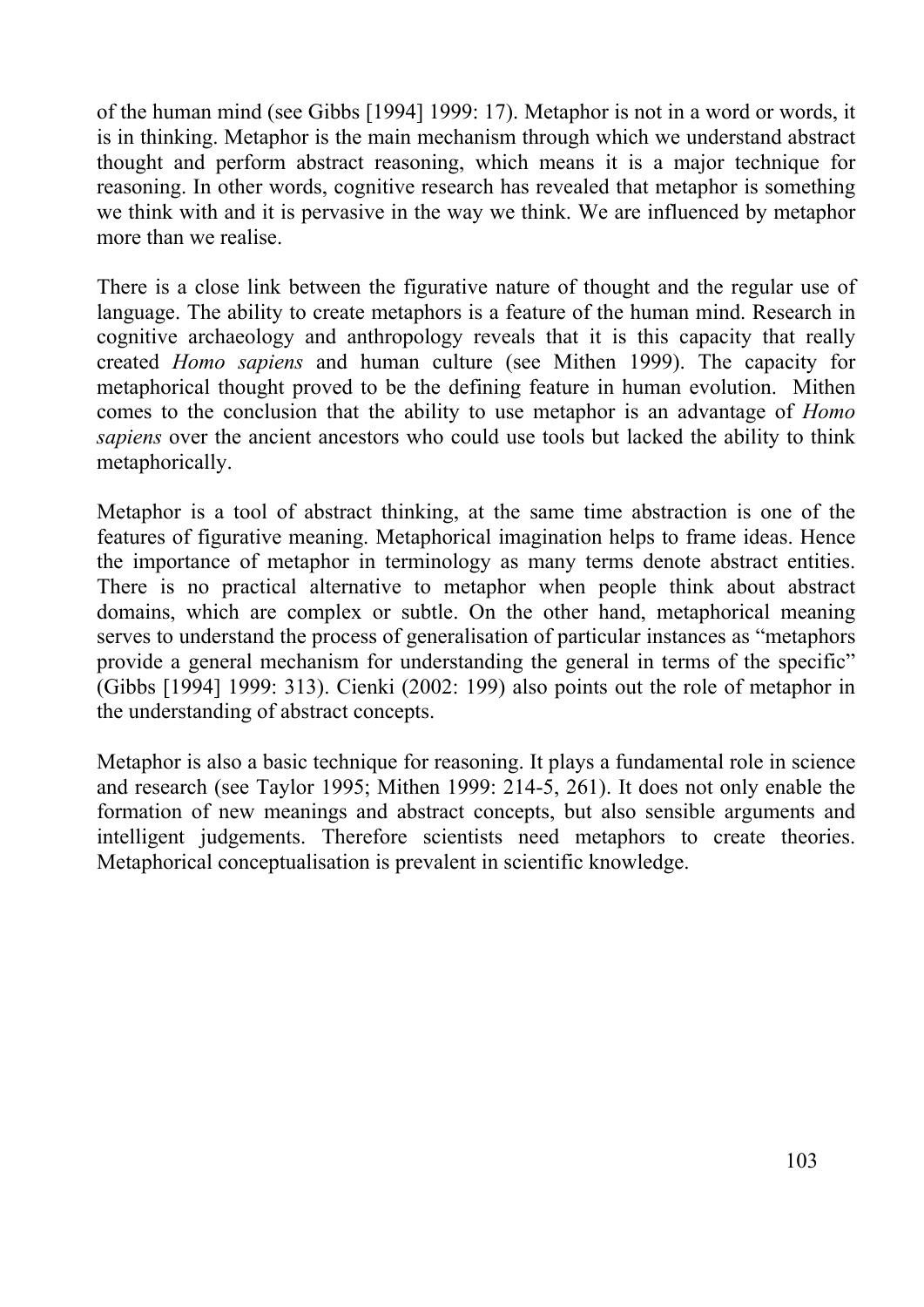It is interesting to note that in some areas of science and research metaphorical terms are much more common than in others, such as IT, especially the Internet, biology, physics, astronomy and others where scientists do not hesitate to convey their ideas metaphorically or designate new notions, inventions or discoveries, using figurative language, e.g. some of the commonly quoted astronomical terms – *dark matter, a black hole, a red giant, a white dwarf, the Big Dipper, the Little Dipper, a wormhole*, to name but a few. As Vandaele points out, metaphorical terminology is a challenge for both terminologists and translators<sup>1</sup> (Vandaele 2002: 649). She explores metaphor in terms of cell biology, e.g. *a chain, a ring, a loop, a sheet, a site* etc.

The findings of researchers on the pervasive character of metaphor in thought, reasoning and language have a practical application. The figurative modes of thought are crucial for all applied stylistics<sup>2</sup>, not only for teaching and learning, advertising or lexicography, but their understanding and use are essential for translation too. Metaphor in thinking and language is a topical issue not only from the cognitive point of view but also the pragmatic perspective of the translation of terminology.

#### B. A traditional approach to the understanding of terminology

The handling of metaphor in translation differs in different languages. It generally depends on the theoretical conceptions. In Latvian metaphorical translation of terms is to a large extent hampered by the conventional tenets, which are still very much alive. The basic postulates, which lie at the basis of the traditional theory of a term, determine that a term should be:

#### 1. Monosemous

Ideally, terms should be monosemous. However, words may develop new meanings, which change their semantic structure. Polysemy is both the consequence and the cause of figurative language. "A language can normally tolerate such a semantic 'overload' because context aids the selection of the appropriate meaning of a word." (Wales [1989] 995: 309). For instance, *a valve* is polysemous with the general meaning of any device for controlling the flow of fluid, it may be a valve on a pipe or a heart valve or a range of other meanings,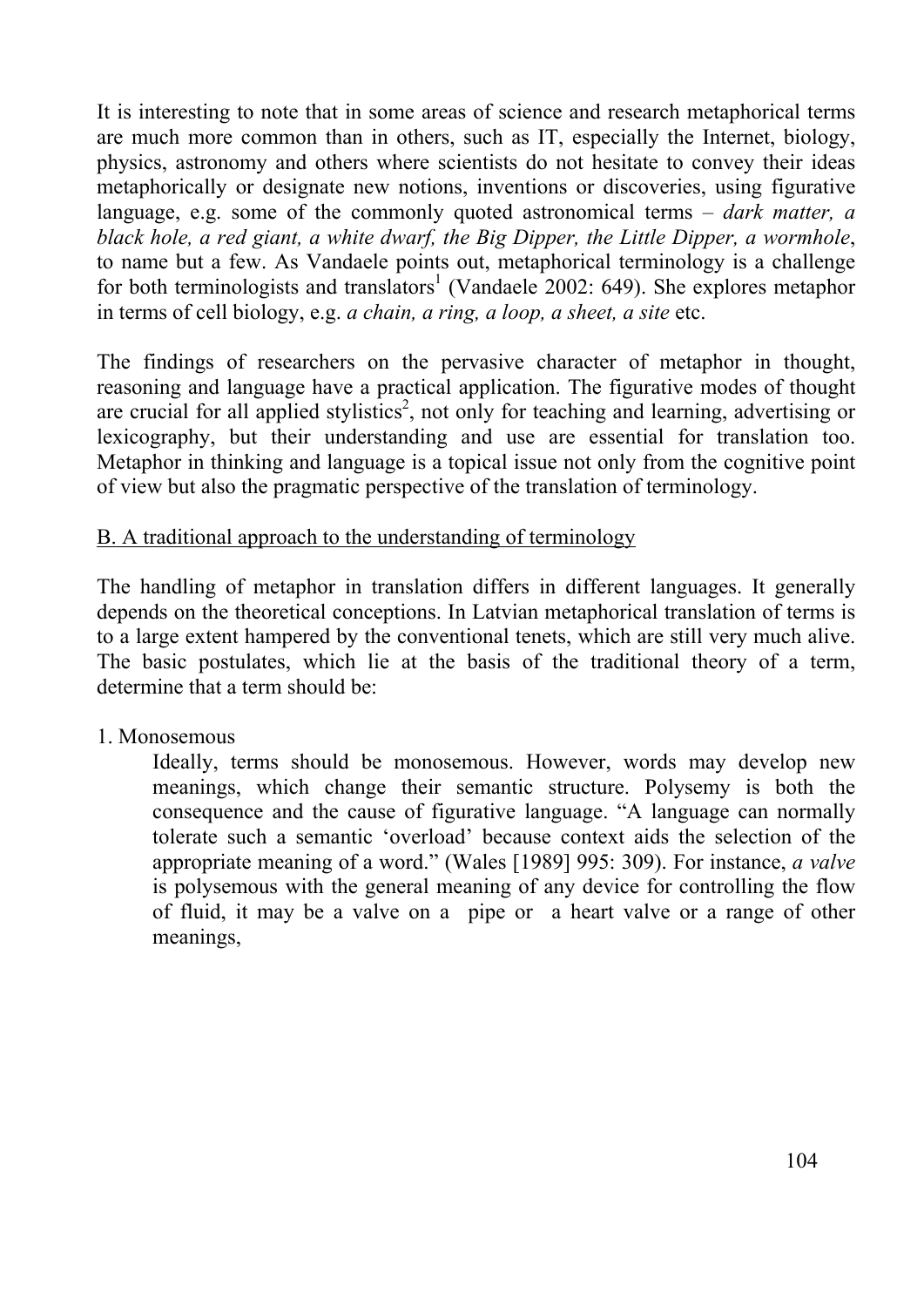but each of them is in a separate branch of knowledge. However, even in the same area, say, medicine, there are many terms which are polysemous, e.g. *an axis, a band, a bud, a cast, a cell, a coat, an envelope, a loop, a pocket, a ring, a rod, a sack, a taenia, walleye* etc.

#### 2. Non-figurative

The idea that terms should be literal, that is, non-figurative and with no image, does not work either. Scientific language is not void of figurative thinking, and hence there are many figurative terms, e.g. *an anchor, to bleed, a blend, a dead branch, a fork, a freak, a goat-leap pulse, hot, a mail path, a mouse, polka fever, a seal, a shadow memory, a side, a sink, surfing, a wave, a wing* etc.

### 3. Stylistically neutral

The terminology of today does not meet the presupposed standards of neutrality or, in other words, the idea that scientific language should be stylistically neutral. There are many terms, which are formal, especially in some spheres, for instance, legal terminology, e.g. *acquiescence, adjudication, an affidavit, appurtenance, divestiture, estoppel, exoneration, forfeiture, letters rogatory, a misdemeanour, the preponderance of evidence, unequivocal* etc.

There are many areas where terms may be informal. One of the best examples of the rapid development of terminology is IT, where the neutrality requirement is largely ignored, e.g. *a bug, a chatroom, a logoff, a login, a logout, a lookaside cache, a loop-back test, a rollback, a smiley, screen dump* etc.

Even serious linguistic editions fail to cover the complicated semantic and stylistic development of terminology, e.g. *Lingvisticheskiy Entsiklopedicheskiy Slovar'* points out that terms have a tendency to be monosemous, that they are characterised by absence of expressivity and are stylistically neutral (1990: 508). The idea that terms are monosemous and non-figurative has remained but a dream! The traditional widespread assumption what a term should be like does not reflect the actual development of terminology. Today many terms have several meanings, they may be figurative and/or formal or informal.

### C. The speakers' cultural patterns of thought and perception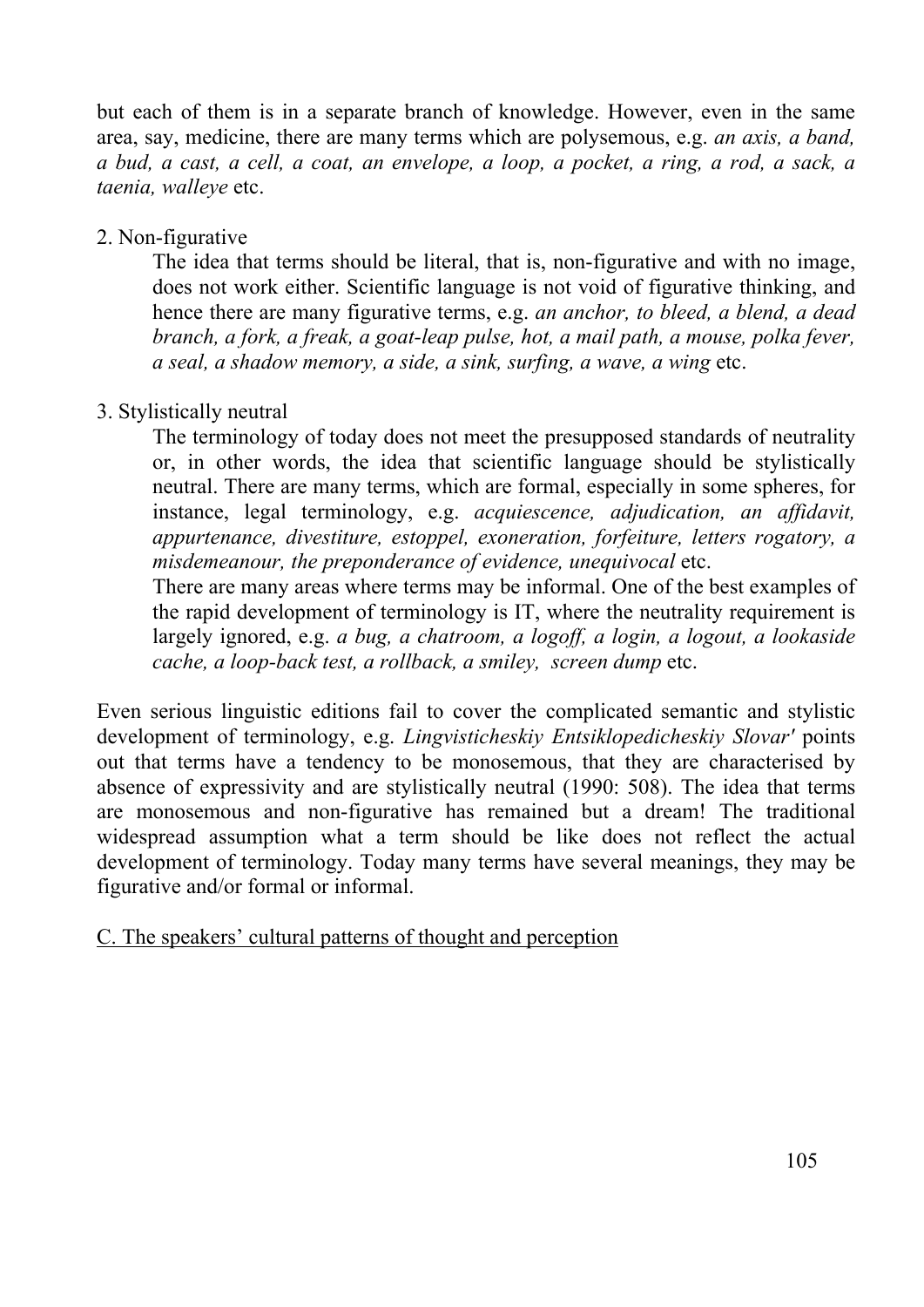Each language has features, which are not only language-specific but also to a certain extent culture-specific. The treatment of figurative meaning and various stylistic techniques is a cultural feature<sup>3</sup>. Translation is not culture-independent either. Despite the enormous progress and achievements attained in the translation of texts into Latvian since the regaining of independence in Latvia, there are some trends that seem to be emerging in Latvian translations of terms, which cause concern:

1. Loss of metaphor

An attempt to avoid metaphor in terminology may perhaps be explained by a sense of uncertainty that a metaphorical term may not be accepted or understood, or a feeling that the metaphor is not quite a proper choice.

There is an interesting feature, which occurs in Latvian newspaper texts and advertisements. Inverted commas are sometimes resorted to if a creative metaphor is used in discourse. It is generally believed that inverted commas show that the word or phrase that is used is not completely accurate or suitable (see Macmillan 2002: 757). However, the use of inverted commas also reveals fear that the reader may fail to perceive the figurative meaning.

#### 2. Amelioration of meaning

There are translations, which reveal an attempt at amelioration of meaning, a desire to improve it, make it less harsh or at least a bit more formal than in the SL. The tendency to ameliorate may be one of the cultural patterns of the Latvian language, taking into account its hard history and its struggle to survive with the best possible result. This goes together with lack of readiness to accept loan translations for borrowed concepts.

#### 3. Explanatory translation

In Latvian there is a trend to create longer translations than in the SL. As a result the notion is expressed periphrastically, that is, in a more complicated indirect way than is necessary. This leads to circumlocution, proceeding from a striving for precision and a misguided desire to explain the obvious.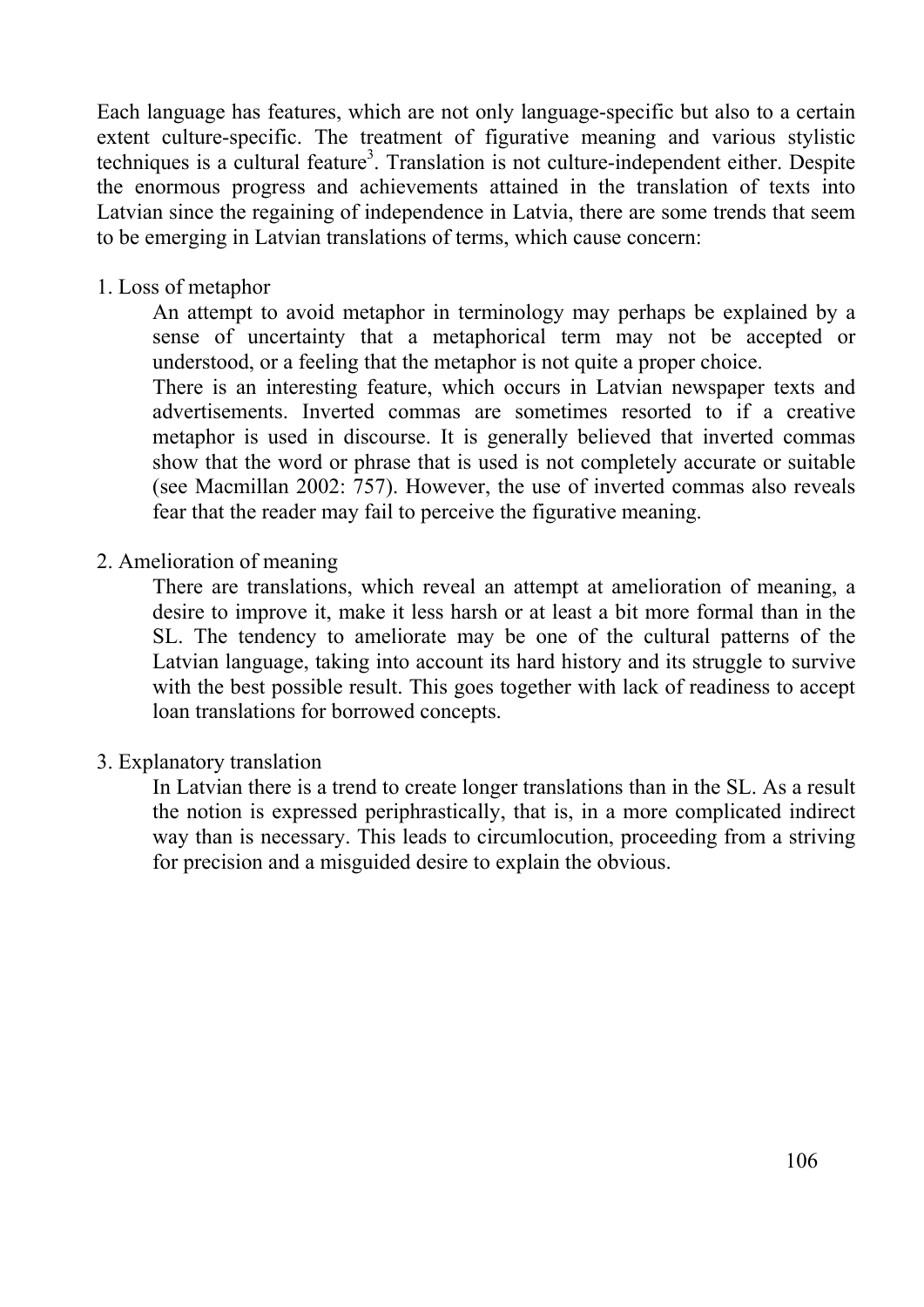It is not only the lexicon that is a key to history, nation, society and culture (see Wierzbicka 1997), but also the patterns of the stylistic use of language and attitudes to various stylistic features. Different cultural norms and patterns are an issue of crosscultural communication<sup>4</sup>. They are important and revealing.

In the face of all the difficulties the translation of English texts into Latvian has generally been a success story, especially considering the huge amount of documents, including EU Laws and Regulations, and training materials. The urgency for translation has appeared due to Latvia's desire to accede to the EU and NATO and the need to cover all the new areas, which have appeared in the post-Soviet development. As a result innumerable new terms have had to be created over a short period of time. In many cases the English metaphor is preserved in the Latvian loan translation. In some areas adequacy in metaphorical translation has been achieved to a greater extent than in others, e.g. many of the original metaphors have been retained in computer language<sup>5</sup> in Latvian, e.g. E. *a bridge* – Latv. *tilts*; E. *a burst error* – Latv. *sprādzienkļūda*; E. *a cold start* – Latv. *aukstais starts*; E. *to drag and drop* – Latv. *vilkt un nomest*; E. *file grooming* – Latv. *datņkope*; E. *a hot start* – Latv. *karstais starts*; E. *an orphan* – Latv. *bāreņrindiņa*; E. *sleep mode* – Latv. *miega režīms*; E. *a star network* – Latv. *zvaigžņtīkls*; E. *a tree* – Latv. *koks*; E. *a wallpaper* – Latv. *tapete*; E. *a widow* – Latv. *atraitņrindiņa*; E. *a window* – Latv. *logs*; E. *the World Wide Web* – Latv. *pasaules tīmeklis*; E. *a worm* – Latv. *tārps* etc. It sometimes seems to me that the use of metaphor is a matter of inner freedom. Figurative terms reveal how imagination shapes language and how language reflects imagination (see Gibbs [1994] 1999).

The translation of computer terminology stands out for a more avant-garde approach, as IT is a modern and fast developing area. The original metaphor is sometimes replaced by another metaphorical image: e.g. E. *bubble memory* – Latv. *domēnatmiņa*; E. *a bug* – Latv. *blusa;* E. *a pop-up menu* – Latv. *uznirstošā izvēlne*; E. *word wrap* – Latv. *aplaušana* etc.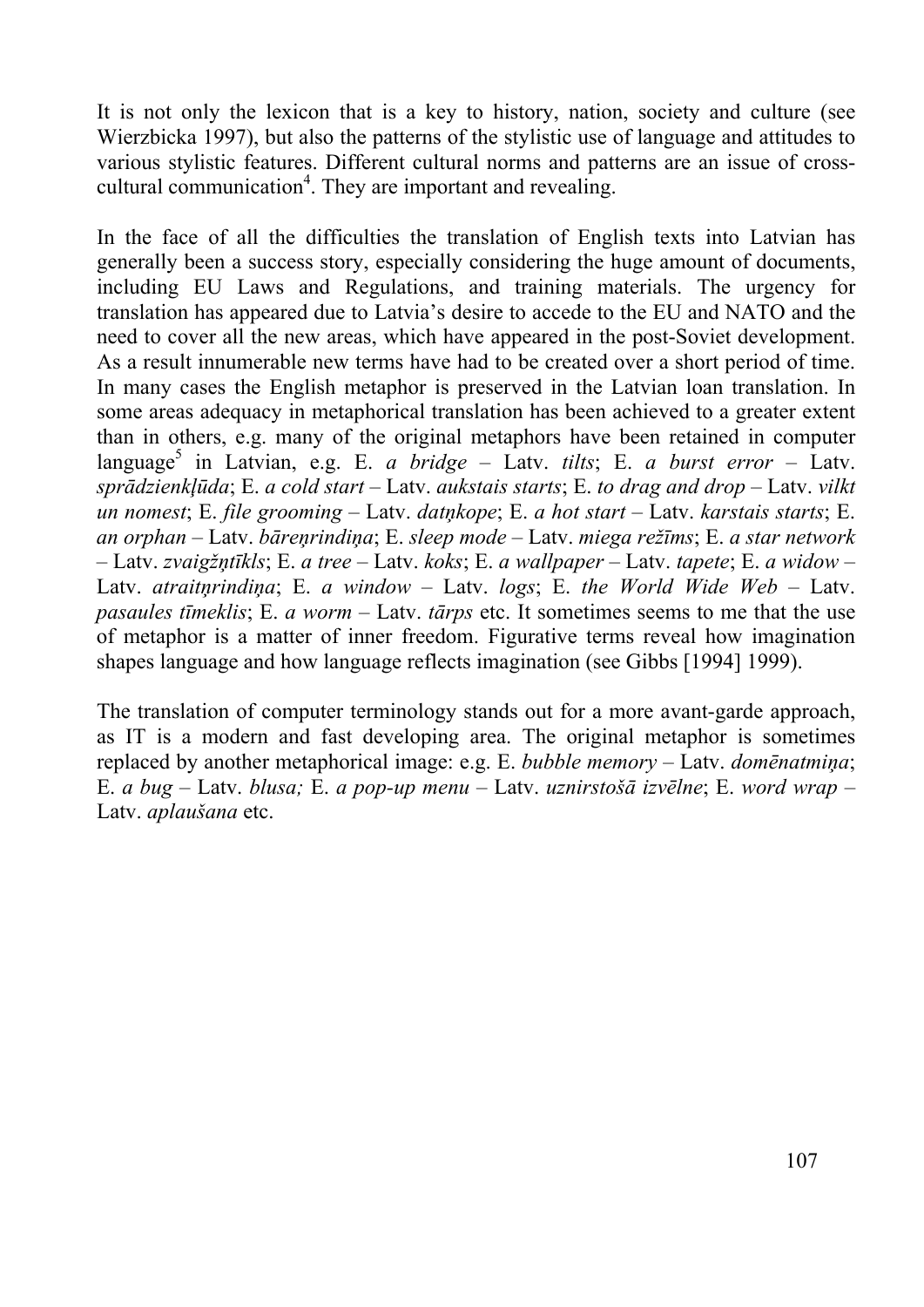It is the emerging trend of demetaphorization in the translation of metaphorical terms that causes most concern. In IT the loss of metaphor occurs infrequently, e.g. E. *a data mart* – Latv. *datuve*; E. *Letter Wizard* – Latv. *vednis* while in other branches of knowledge it is much more common.

Let me explore some legal terms. For instance, the English metaphorical term *the*  **burden** of proof is generally accepted and its metaphor does not cause any protestations in the English-speaking world. It has equivalents in many languages. Cf.: Swe. *bevisbörda;* Dan. *bevisbyrde;* Nor. *bevisbyrde*; Sp. *peso de pruebas*; Pol. *ciężar dowodu* etc. The translation *pierādījumu nasta* exists in Latvian. It is, in my opinion, an adequate metaphorical loan translation, which has been used by and among Latvian specialists for years. It is also used in the Latvian Civil Law of 1937, which is the basis of Latvian civil legislation today. Moreover, it goes back to Roman Law. Cf.: Latin *onus probandi,* which is the source of the metaphor.

However, the present approved translation of *the burden of proof* in Latvian is pier*ādīšanas pienākums*<sup>6</sup> (the duty of proving). This is clearly a deliberate attempt to avoid the metaphor "burden" in translation by substituting it by the non-figurative word "duty" in an effort to "ameliorate" the age-long term. The question arises, "Is non-metaphorical language a better language?" The inevitable result of metaphor replacement is that the image is lost, back translation is made impossible or encumbered.

Another striking example of deliberate demetaphorisation is the Latvian translation of the English term *money laundering: noziedzīgi iegūto līdzekļu legalizācija.* Actually it is no translation. It is a definition. Its word-for-word meaning is: legalisation of means gained in a criminal way, that is, legalisation of proceeds of illicit transactions or legalisation of illicit gains. *Money laundering* is a loan concept and an adequate loan translation retaining the metaphor exists in the Latvian language: *naudas atmazgāšana*, however, official preference has been given to the definition in an attempt to reach for clarity of meaning. Is the definition of a concept a term? The approach is obviously based on the assumption that *naudas atmazgāšana*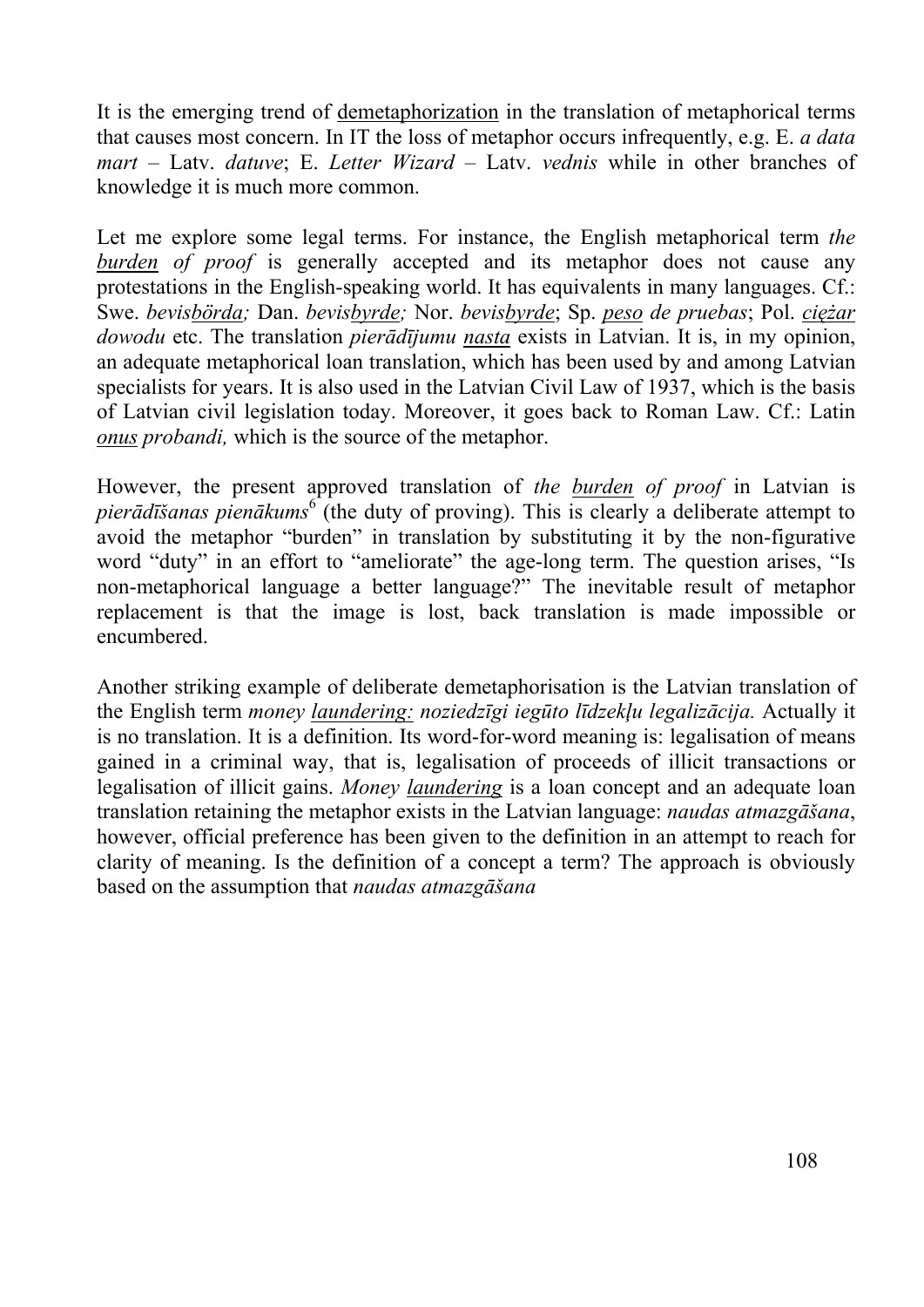is unsuitable, as it is metaphorical and informal. Indeed it is but so is the original. In Latvia the term *noziedzīgi iegūto līdzekļu legalizācija* has been approved by the Terminology Commission and it has to be complied with.

Let me offer a few translations of this term in some other European languages for comparison. Cf.: Swe. *penningtvätt<sup>7</sup>*; Dan. *penge<u>vask</u>*; Nor. *hvitvasking av penger*; Sp. *lavado del dinero*; Pol. *pranie pieniędzy*. Interestingly, this metaphor relates to *dirty money*, which is also metaphorical: money obtained in an illegal way. Thus it is a broader concept. If it were clean money, there would be no need to launder it. The term *money laundering* has been accepted as the official term in many countries and also internationally. Cf.: the official name of the US law is "Money Laundering Statute". The UN has a programme called "The United Nations Global Program Against Money Laundering"<sup>8</sup>. OECD has established The Financial Action Task Force on Money Laundering (FATF). It is an intergovernmental body, which develops and promotes policies nationally and internationally, to combat money laundering. The English term is flexible, it lends itself to derivative and phrase formation. Some phrases from an OECD text<sup>9</sup>: anti-money laundering systems, to implement money laundering countermeasures, laundering techniques, to misuse a company for money laundering etc. Let us imagine that the translator or interpreter (especially in simultaneous interpreting) has the obligation to use the definition instead of the handy English term in actual use.

The definition fails to operate in real texts to be translated or interpreted, as it is not functionally viable. Moreover, back translation is a practical requirement. The translated terms must be recognisable. The criterion of recognisability implies that the term can be identified as known or experienced before in a foreign language, which means that the main semantic and stylistic features have been preserved and it is possible to retrieve it from the long-term memory by associative links. Composite terms in particular need to be recognisable when going from one language to another. A term is functional only if it works both ways: English $\rightarrow$ Latvian and Latvian $\rightarrow$ English, it is not a one-way street. The definition has a different function: it specifies the features or characteristics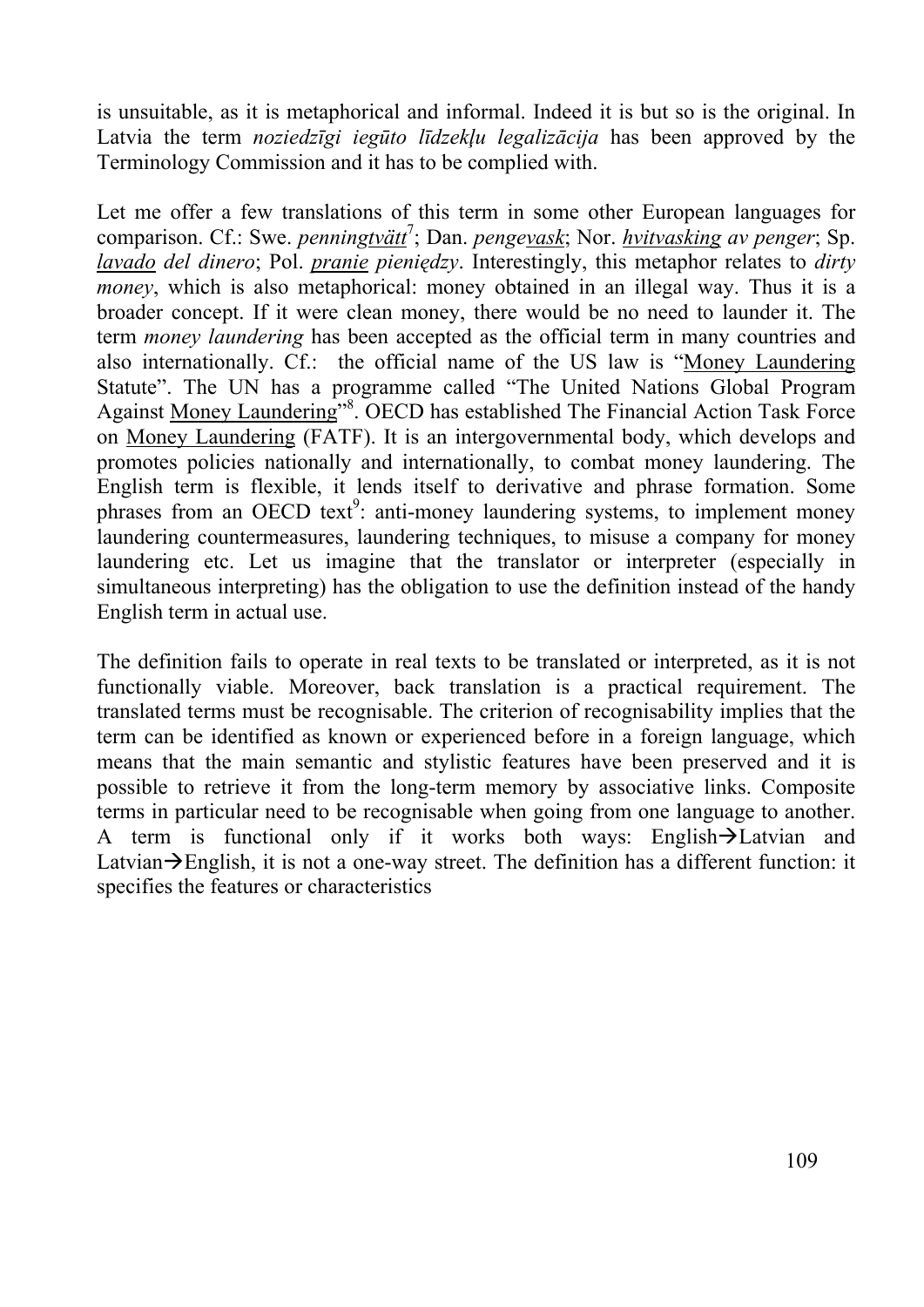that the concept under consideration possesses to distinguish it from other concepts. The difference between a term and a definition is both semantic and stylistic.

The argument that Latv. *naudas atmazgāšana* for *money laundering* is a borrowing from Russian does not seem to hold water as the term was introduced in many other European languages much earlier. Moreover, in Russian legislation the officially approved term is also a definition. Thus it might as well be argued that the Latvian terminology authorities have borrowed the definition too. Interestingly, sources in Russian have not succeeded in achieving uniformity with the definition version either, which is only natural with a periphrastic approach. The official name of the Russian law is *Закон РФ «О противодействии легализации (отмыванию) доходов, полученных преступным путем»* (syntactically the term includes a participial phrase, and the translation loan in brackets). In Ukraine it is called *отмывание преступно добытых средств*10. This gets quite confusing, especially as in back translation the accepted English term appears instead of the definition: On-line *Правда* speaks about the Russian Senate adopting «the money-laundering bill»<sup>11</sup>.

When a brief metaphorical term is replaced by a lengthy definition in translation, it will sound oblique and periphrastic. It is likely to cause problems in back translation. The approval of a definition instead of a term is a last-resort technique when all the other possibilities fail. It would be inadvisable to apply this technique in cases when an adequate loan translation is available and is commonly used by both the public and the specialists working in the given area. It is interesting to observe that Latvian media, newspapers including, use only the loan translation as it gives freedom to express themselves in different forms and types of sentences, e.g.

Lietuvā *atmazgā* milzīgas *naudas* summas (…) Saskaņā ar Lietuvas likumiem par *naudas atmazgāšanas* apkarošanu… (*Diena*, 16 Jan., 2003, p. 2).

The replacement of the loan translation by the definition would create serious syntactic and stylistic problems. Being international, the terms present a result of language contacts. A definition denies access to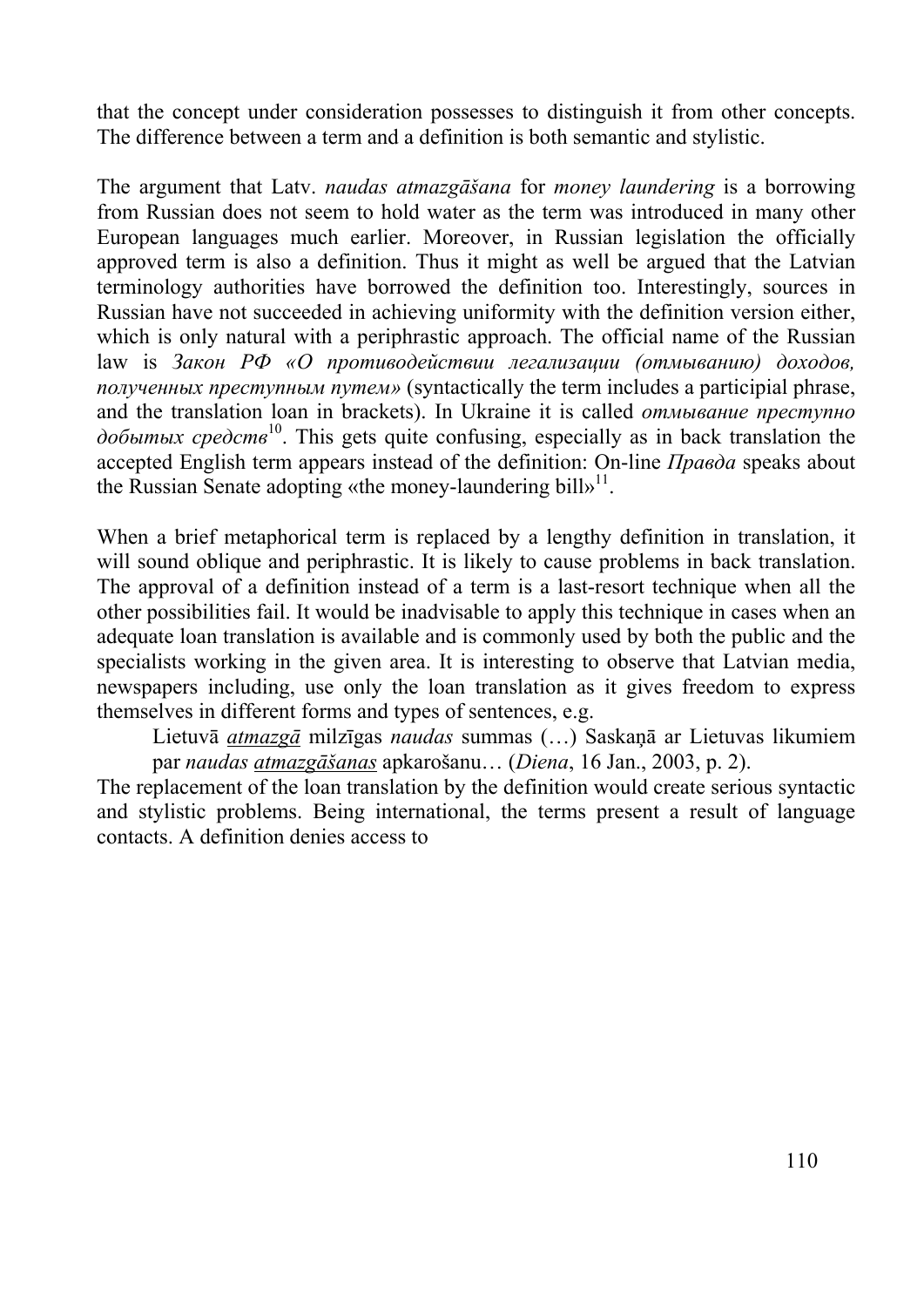metaphors and associations embodied in figurative language. A loan translation enables the Latvian language users to derive the same meanings implied in English metaphorical terms that native speakers do (see Naumova 2002).

Loss of metaphor in Latvian translations occurs in many terminological areas. A few more examples: E. *a black light* (mil.) – Latv. *infrasarkano staru lampa*; E. *wildtype cells* (biol.) – Latv. *normālās šūnas.* The loan translation of the latter *savvaļas šūnas*, which has retained the metaphor, exists and is used by specialists on a regular basis, but it is not an approved term. As the public and most people working in the area use the loan translation, there is lack of uniformity in Latvian terminology. Actually there are two terms used for the same concept. All this creates ambiguity and additional challenges for translators and interpreters.

Many translations are improved and changed and sometimes there are several parallel versions, which means no uniformity. This situation is aggravated by lack of coordination among different bodies which translate and/or publish, e.g. the English term *approximation of laws* is translated as *likumu tuvināšana* by the Translation and Terminology Centre, while the European Integration Bureau gives the translation *likumdošanas saskaņošana* for *approximation of legislation* in their information booklets.

Another term, which is confusing in Latvian translation, is *free movement*. The European Integration Bureau preserves the metaphor in the translation of all the four types of freedom in the EU single market: E. *free movement of goods* – Latv. *brīva preču kustība;* E. *free movement of persons* – Latv. *brīva personu kustība;* E. *free movement of services* – Latv. *brīva pakalpojumu kustība;* E. *free movement of capital* – Latv. *brīva kapitāla kustība*12. At the same time the Translation and Terminology Centre offers a range of Latvian translations for the key term *movement*: 1) *kustība* (movement of goods); 2) *aprite* (movement of capital); 3) *pārvietošanās* (movement of persons, employees). The *movement of goods* is translated as: a) *preču kustība*, b) *preču pārvietošanās*, c) *preču aprite*, depending on the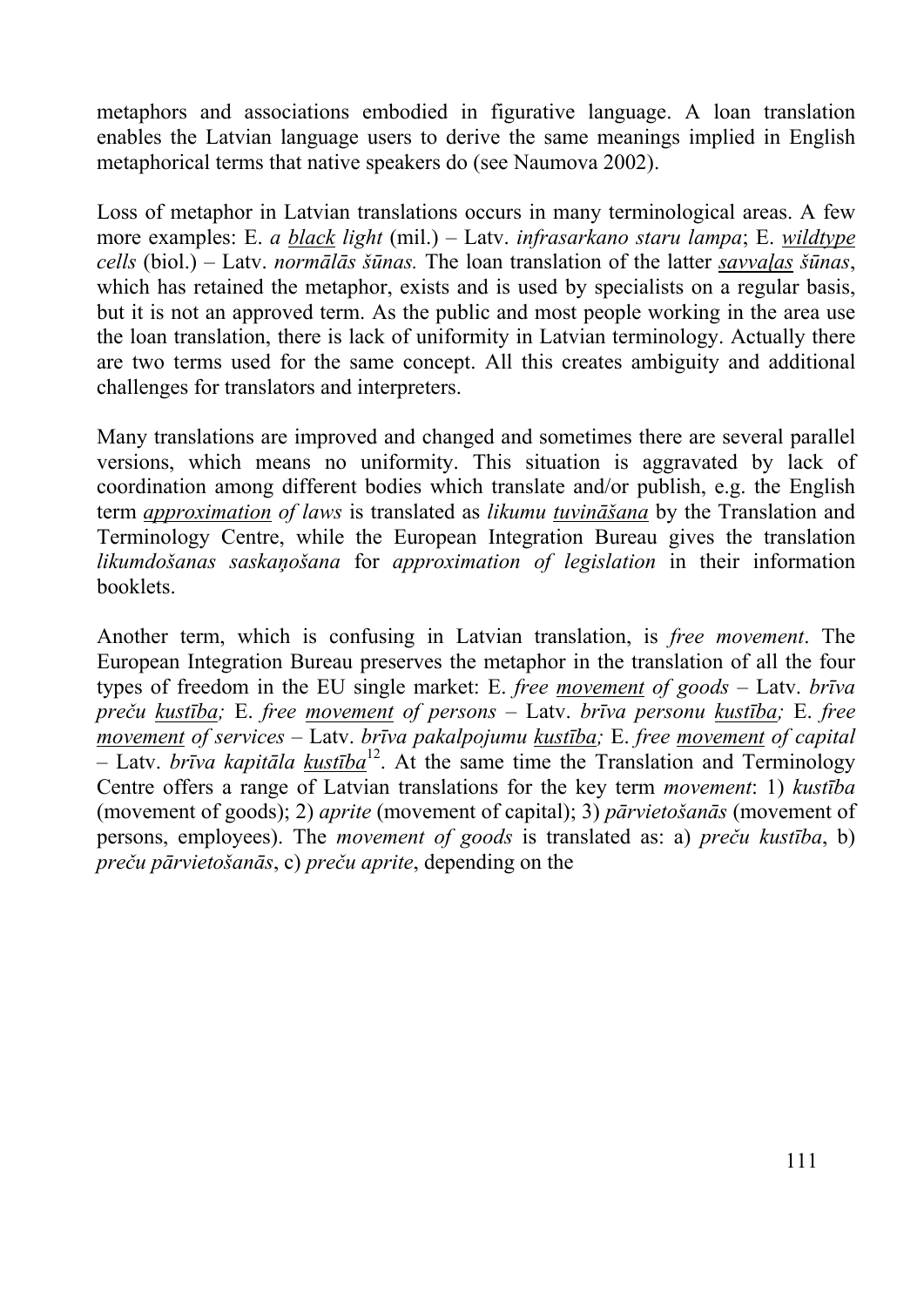area of activity (legal matters, customs etc.)<sup>13</sup>. Thus the same EU legal term *free movement* has acquired several translations in Latvian.

*Screening of legislation* is a term, which has not achieved uniformity in Latvian either. *Likumu caurskatīšana* has retained figurative meaning while *likumu izvērtēšana*, *likumu salīdzināšana*, *likumu atbilstības izvērtēšana*, *likumu atbilstības ES prasībām izvērtēšana* are all non-figurative and could be translated back into English in a number of non-figurative ways. Moreover, the metaphorical meaning of the term has not been preserved.

It is true that in some cases it may be very difficult or even impossible to create a loan translation, e.g. *a trigger list* (border control). Currently it has four translations in Latvian, none of them meet the requirements. The recommended version *sevišķi jūtīgo vielu saraksts* (a list of especially sensitive substances) is periphrastic and ambiguous at the same time, as it can be easily mixed up with *the end-user list*. New metaphorical terms are coming in that do not have equivalents in Latvian. What is their fate? For many of them no translation has been provided as yet, e.g. *a green-field site*/*development*/*investment*. Will the metaphor be preserved?

It is essential to retain metaphor in the translation of terms. The fear of metaphor is unsubstantiated. The avoidance of metaphor or figurative modes of thought in general is an adverse tendency. It causes demetaphorisation, which may produce a misunderstanding, a false friend, a parallel translation or a formal definition, resulting in a semantic and a stylistic loss, and impeding back translation. These are artificially created difficulties in an attempt to ameliorate the meaning. A periphrastic phrase is cumbersome in use. Lengthy explanations instead of terms hamper communication across languages and prove to be a serious obstacle in translation and interpretation. A term must be brief, not a description or a definition. Moreover, the replacement of metaphor leads to an impoverished vision, as the image is lost. It is a different kind of conceptualisation.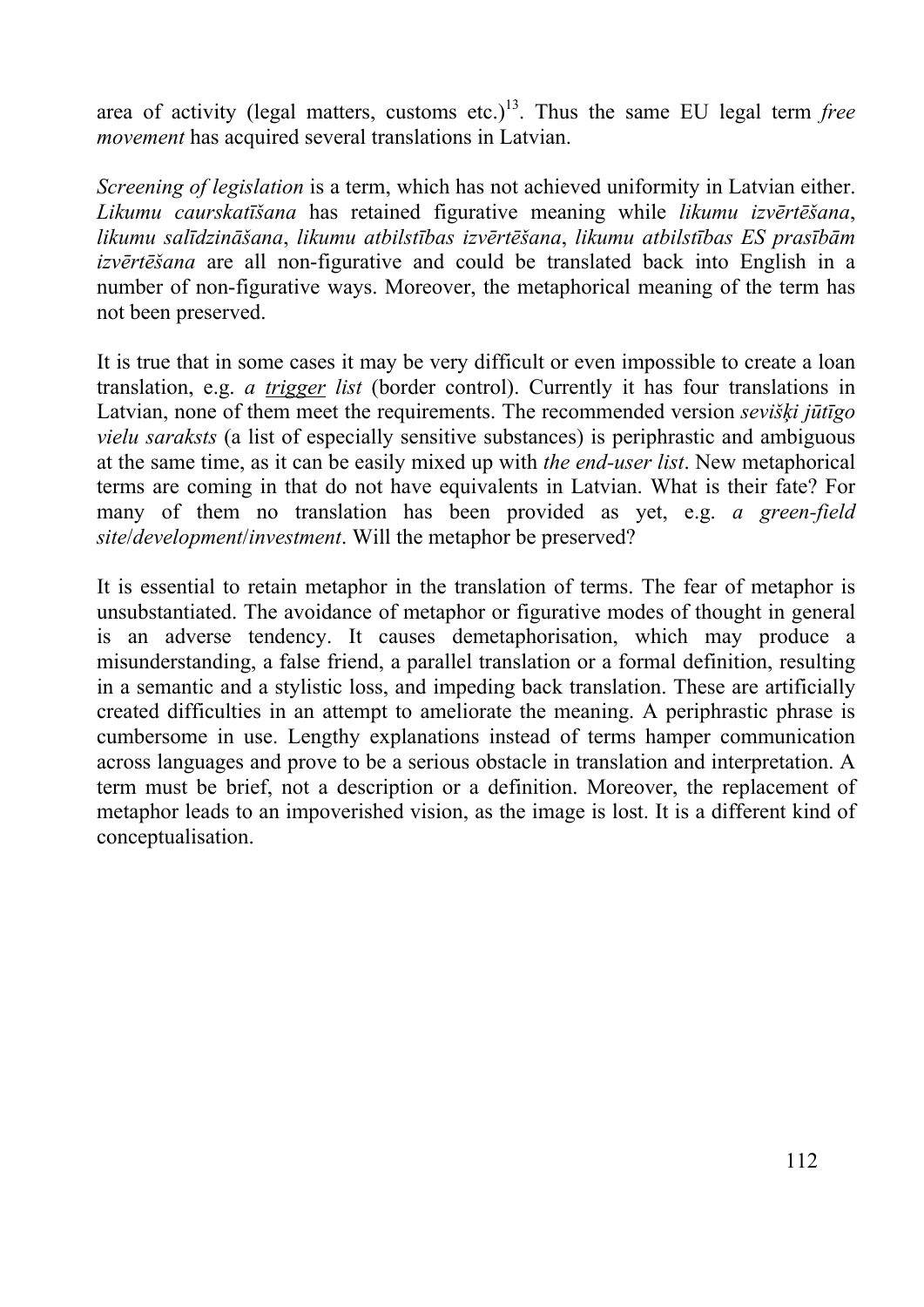The ability to comprehend and use metaphor is important in all walks of life. Hence the need for training in stylistic awareness of metaphor in translation and readiness to recognise and accept metaphor as a tool of abstract thinking and a technique of reasoning. Language is alive and metaphor is part of it. Why kill it in translation? Let it live. Let us use our imagination and creative thinking. Recreating the metaphor in another language calls for a flexible approach to the process of translation.

Failure to understand and appreciate metaphor is to the detriment of the applied sphere involved, whether it is teaching and learning, advertising, lexicography or translation. Language is not independent of the mind, it reflects our perceptual and conceptual understanding and experience. In translation of terms the cognitive, cultural and functional aspects of language are all important to achieve adequate translation.

Proceeding from the cognitive findings and my own observations I may conclude that metaphor in translation is not an embellishment or a deviation but a systematic part of human cognitive functions. It is the way people ordinarily understand the world and the processes they are involved in. The comprehension of the role of metaphor in thought and language is also crucial for translators. Creation of a metaphorical term is a cognitive ability, as is its recognition, translation, and use.

**Notes** 

- 1 Metaphorical conceptualisation is particularly common in medicine and associative domains, such as cell biology, molecular biology or genetics, and Vandaele discusses specific terms used to describe the structure of the principal metaphorical concepts in cell biology (Vandaele 2000: 649-55).
- <sup>2</sup> For applied stylistics see Naciscione (2001: Ch. 6.1).
- 3 For instance, the wealth of the diminutive in the Latvian language. See Naciscione (2001: Ch. 5.2).
- 4 See Wierzbicka (1997) for cultural psychology and the use of the insights of linguistic semantics for cultural analysis.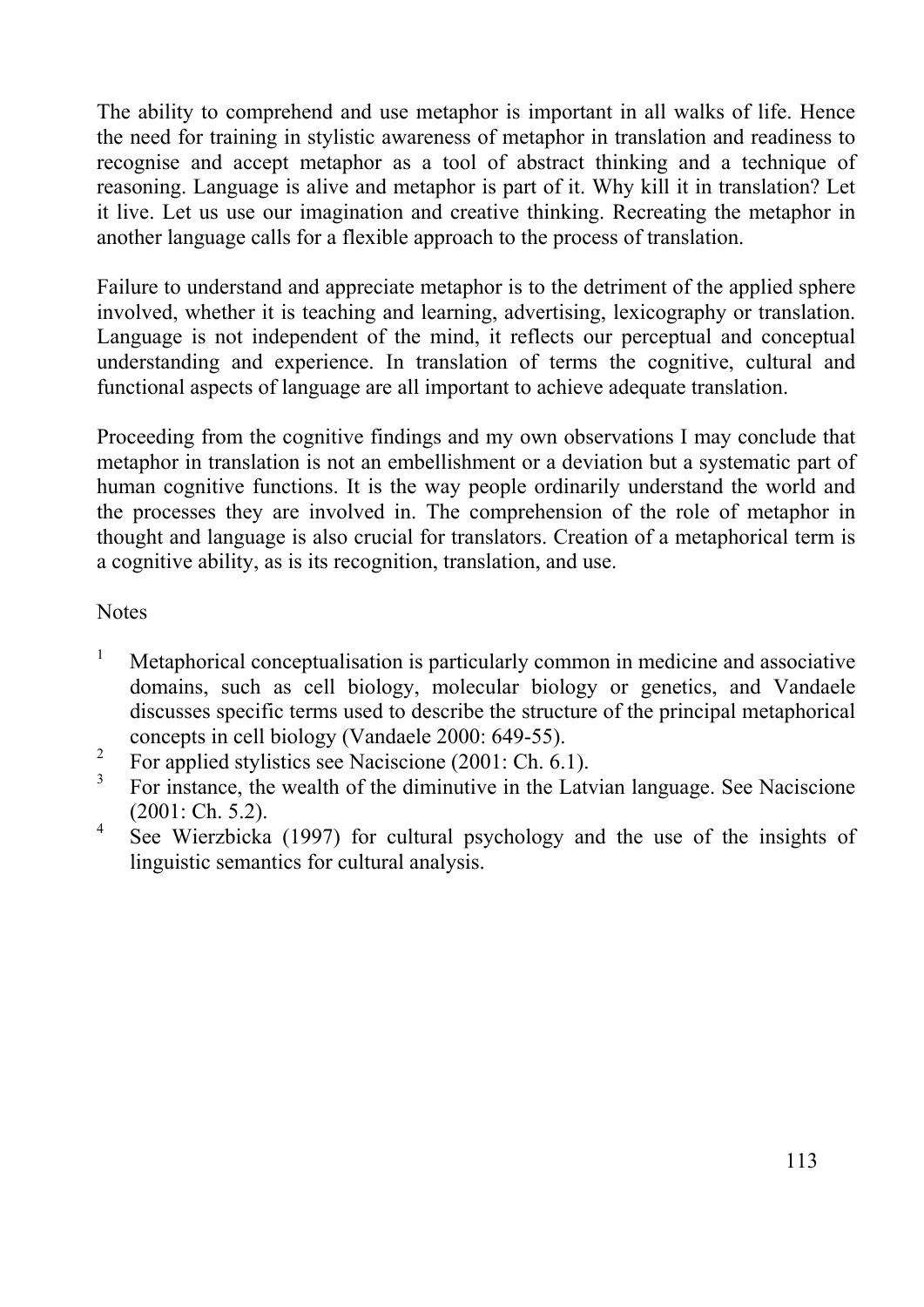For intercultural communication and translation issues see Chamizo Domínguez (1999).

- 5 The Latvian translations of computer terms have been taken from *Angļu-latviešukrievu informātikas vārdnīca* (2001).
- On metaphorical internet terms see Meyer, Zaluski & Mackintosch (1997).
- <sup>6</sup> See *A Dictionary of Legal Synonyms: Latvian-English-Latvian* (1993).
- <sup>7</sup> See Eurodicautom the translation service of the European Commission at  $\frac{\text{http://europa.eu.int/eurodicautom/login.jsp}}{\text{See } \text{http://eurone.com/plane} \text{else/four/chain/other}}$ .
- <sup>8</sup> See http://www.washlaw.edu/forint/alpha/m/moneylaundering.htm<br>
<sup>9</sup> See http://www.oecd.org<br>
<sup>10</sup> See http://ukrbiz.net/eng/a\_pages/7049<br>
<sup>11</sup> See http://english.pravda.ru/politics/2001/07/20/10648.html<br>
<sup>12</sup> See http:
- 
- 
- 
- 
- 

#### **References**

*Angļu-latviešu-krievu informātikas vārdnīca* (2001). Rīga: Avots.

- Chamizo Domínguez P. (1999) False Friends: Mousetraps for Communication and Translation, in *International Journal of Communication* 9 (1/2). 115-30.
- Cienki A. (1997) Metaphors and Cultural Models as Profiles and Bases, in R.W. Gibbs, Jr. and G.J. Stein (eds) *Metaphor in Cognitive Linguistics*. Amsterdam/Philadelphia: John Benjamins. 189-203.
- *A Dictionary of Legal Synonyms: Latvian-English-Latvian* (1993)*.* Riga: American Bar Association.
- Gibbs R.W. ([1994] 1999) *The Poetics of Mind: Figurative Thought, Language and Understanding*. Cambridge: Cambridge University Press.
- Kövecses Z. (2002) *Metaphor: A Practical Introduction*. Oxford: Oxford University Press.
- Lakoff G. and M. Johnson (1980) *Metaphors We Live By.* Chicago: University of Chicago Press.